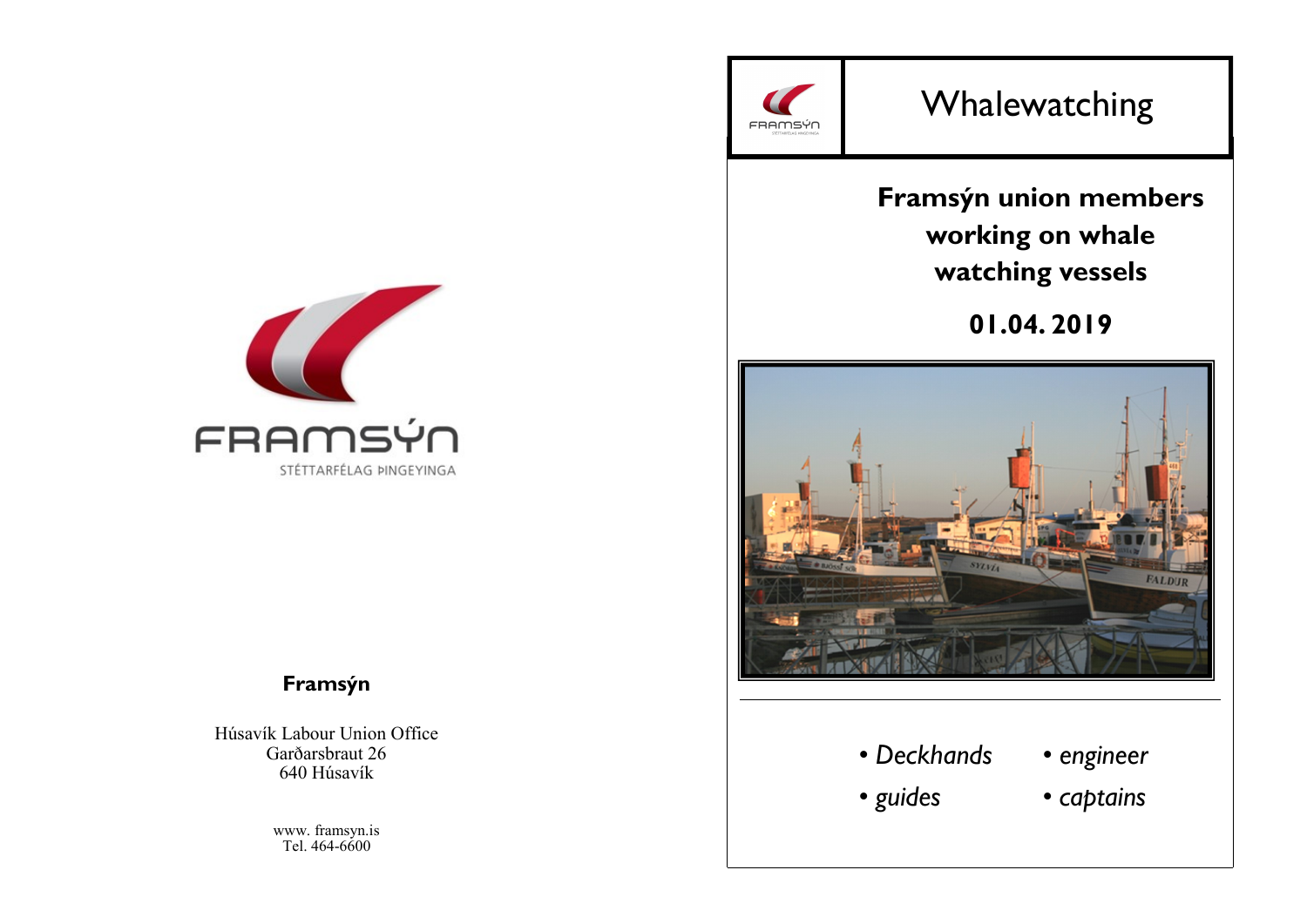

# **Bls. 2 Explanation Explanation Bls. 7 Explanation Bls. 7**

between the Confederation of Icelandic Employers(SA) and Framsýn union on the interpretation of rights and legal status of Framsýn union members working on whale watching vessels.

General rights of whale watching employees are in accordance with the Collective Agreement between the Confederation of Icelandic Employers and Framsýn union for employees in the tourism sector (Collective Agreement between The Confederation of Icelandic Employers and The Federation of General and Special Workers in Iceland (SGS) for service and tourism) The conditions and terms of employees may not be less than stated in the Collective Agreement at each time. However the following deviations from the stated Collective Agreement are in place for employees who are a part of a registered crew on whale watching vessels:

- Employees working at sea that are subject to the nautical laws no. 35/1985 of shall be subject to rights and duties of those laws, including article 36 regarding incapacity due to illness or injury.
- Provisions of the maritime laws no 34/1985 shall be in place for employees as applicable, including the provisions of paragraph 1 of article 172 on accident insurance.
- Due to the special status of whale watching employees and the lack of placement in a wage category in the applicable Collective Agreement, both parties agree that in the year 2013 the minimum wage for full employment, cf. article 1.4 of the Collective Agreement, as well as the hourly rate shall be the same as stated in the Collective Agreement between the Seamen´s Federation and The Federation of Icelandic Fishing Vessel Owners regarding wage guarantee and hourly rate. Further clarification of this is stated in the Proclamation regarding minimum wage insurance and hourly rate. During the upcoming wage negotiations parties shall reach a conclusion on the wage category for this work, with regard to its nature and responsibility.

Whale watching companies shall strive to provide employees with the necessary training courses to ensure they can execute their job with diligence and safety according to official requirements. During courses, arranged by the company for their employees, they shall receive the wage guarantee and reimbursement for accommodation and travel cost, as agreed upon, if the course is held away from the regular working area. The course cost shall be paid by the company.

Upon hiring the company shall issue a contract of employment with the employee since the employment is temporary; that is during the regular whale watching season. A contract of employment shall at least include working arrangement and payment for trips, also if the arrangement is for shifts, hourly rate or payment per trip.

Parties shall mutually assess if injury insurance according to maritime law sufficiently covers the nature of whale watching work and make suggestions for improvements if necessary.

Reykjavík, 9. ágúst 2013

- Holiday pay shall be added to the agreed wages as stated in Chapter 5 of the Collective Agreement.
- If the companies choose to implement a shift based system it shall be in accordance with Chapter 3 of the Collective Agreement. It states, among other things, that shifts shall be planned for 4 weeks at a time.
- All employees are entitled to receive necessary education and training for them to execute their work with diligence and safety according to official requirements.
- Employees shall receive meals as stated in Article 4.5.1 in the Collective Agreement. If it is not possible for the company to supply meals to the workplace then there is an extra payment. 13.627 ISK for the month, 629 ISK pr day. They fee is according to the Collective Agreement gr. 16.3.
- Employees shall be supplied with work uniforms/clothes suited for their work by the companies.
- Acquired rights of employees shall be transferred between years as stated in Article 13.4 in the Collective Agreement.
- Companies are required to ensure an adequate working environment for employees.
- All employees that are on call or required to attend work at a short notice shall receive a special remuneration for this obligation.
- If not negotiated otherwise, the notice period shall be 7 days for deckhands/guides and three months for officers. After 3 months of employment deckhands/guides shall have a notice period of 1 month. Further information regarding this is stated in Article 1.11 of the Collective Agreement between the Seamen´s Federation and The Federation of Icelandic Fishing Vessel Owners.
- Sick leave shall be according the Article 36 of the nautical laws.
- Minimum rest periods are as stated in Article 2.4 of the Collective Agreement.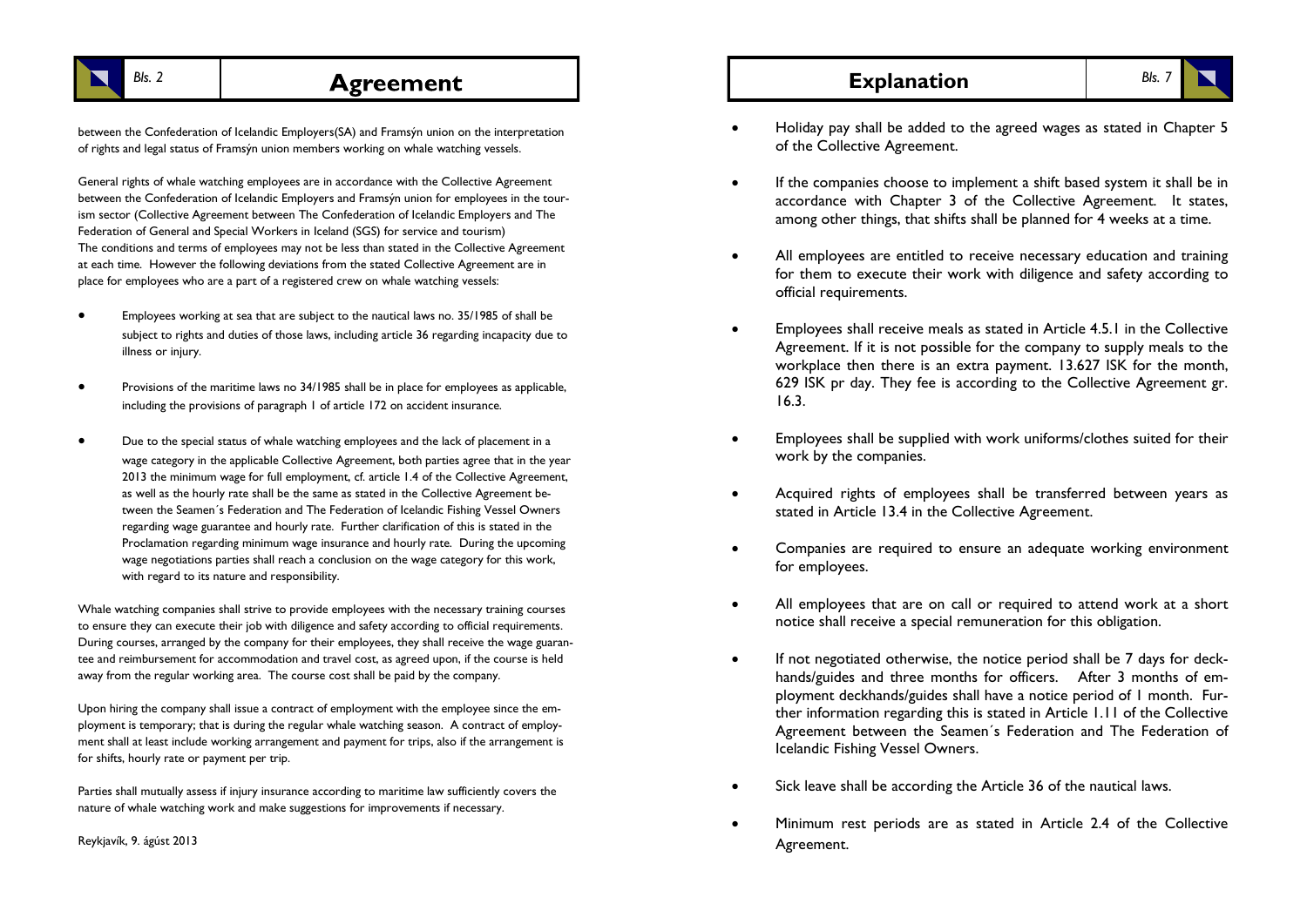**to the agreement between the Confederation of Icelandic Employers(SA) and Framsýn union for union members working on whale watching vessels.**

- Upon hiring a contract of employment shall be made with all employees. It shall, among other things, include whether the rates are regular hourly rates, fixed hourly rates or shift rates. A job title and a short description of the work shall also be included.
- All employees shall be wage earners. It is unauthorized to recruit employees as contractors since their employment is for regular whale watching duties on behalf of the companies.
- The minimum wage for employees shall be according to the wage table of Framsýn union and the Confederation of Icelandic Employers that is based on provisions in the Collective Agreement between the Seamen´s Federation and The Federation of Icelandic Fishing Vessel Owners for minimum wages.
- Regular trips/shifts shall be fully paid even if they are cancelled since the employee is on boat duty during that time.
- Employees shall receive Major Holiday pay on Major Holidays.
- For single trips, such as for non-regular employees, the minimum wage stated in the Confederation of Icelandic Employers (SA) and Framsýn union wage table shall be in effect.
- Work experience supplement shall come into effect after 2 years and 3 years. The supplement will not affect the regular hourly rate. See further in the wage table.
- Employees sailing on Major Holidays, such as 17 June, shall receive Major Holiday supplement as stated in Article 3.2 in the Collective Agreement between The Confederation of Icelandic Employers and The Federation of General and Special Workers in Iceland (SGS) for service and tourism.

**Proclamation** 

*Bls. 3*

**Proclamation regarding minimum wage insurance and hourly rate**

An agreement between the parties states for a temporary solution for whale watching employees pay conditions and terms. This employment has the special status that the Collective Agreement between the parties does not in full apply to rights and duties included in maritime and nautical laws. These employees are also subject to demands that do not apply to employees on land. Parties agree that the minimum wage categories for employees in tourism (Cat 5 and 6) do not reflect the nature and responsibility of the employment. Therefore the parties have agreed to base the 2013 salary on provisions in the Collective Agreement between the Seamen´s Federation and The Federation of Icelandic Fishing Vessel Owners. Parties agree to revise the wage category references in the upcoming wage negotiations in order to find an acceptable solution for both parties. This means that the minimum hourly rate for a general worker shall be ISK 1.313(updated 1st of April 2019 to ISK 1.737). Added shift supplement shall be according to Chapter 3 of the Collective Agreement between The Confederation of Icelandic Employers and The Federation of General and Special Workers in Iceland (SGS) for service and tourism. It is agreed that this hourly rate is valid both for unscheduled and scheduled trips up to 173,33 hours per month. Further work shall be paid with overtime rate, minimum ISK 2.363 (updated 1st of April 2019 to ISK 3.398). Payments for work during meal breaks are already included in these rates.

It is allowed to negotiate to include December and Vacation Supplements in the rates. If this method is chosen it must be stated in a contract of employment

#### **Trip salary:**

It is allowed to negotiate on a special trip salary that takes into consideration the stated hourly rates with added shift supplement according to Article 3.2 in the Collective Agreement between The Confederation of Icelandic Employers and The Federation of General and Special Workers in Iceland (SGS) for service and tourism. For trips lasting more than 4 hours, including trip preparation, the minimum payment per trip is:

| Updated rates from:                   |                   | $(1st of May 2018)$ $(1st of April 2019)$ |
|---------------------------------------|-------------------|-------------------------------------------|
| Trip during $08:00 - 17:00$ Mon-Fri:  | <b>ISK 7.158</b>  | ISK 7.550                                 |
| Trips during $17:00 - 24:00$ Mon-Fri: | ISK 9.520         | ISK 10.042                                |
| Weekend trips:                        | ISK 10.379        | ISK 10.948                                |
| All trips exceeding 43 per month:     | <b>ISK 12.884</b> | ISK 13.591                                |

Weekend and holiday supplements are according to the applicable Collective Agreement. Holiday pay is added to the salary according to Chapter 5 of the Collective Agreement.

It is allowed to pay a fixed hourly rate for all working hours with consideration to the work schedule of the employee. If weekends and holidays are a part of the schedule, that shall also be taken into consideration. An employee can ask for verification that the total outcome of the fixed hourly rate during his term of employment is not less than stated in this agreement.